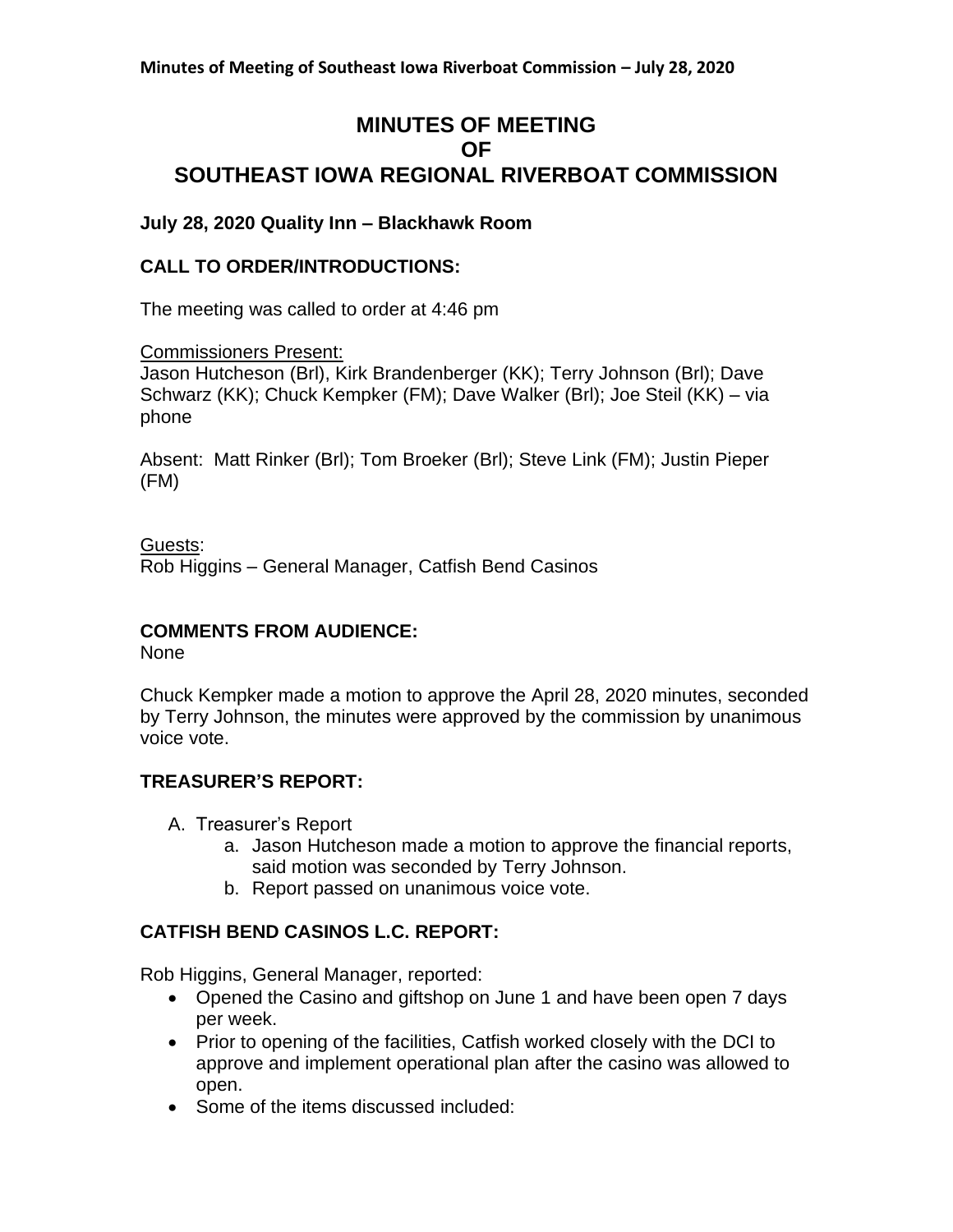- o Dealers and players would wear masks
- o No smoking
- $\circ$  Dealers now wear shields + mask to allow for 4 players per table
- o Extensive COVID-19 Training for employees
- o Plexiglas between progressive and linked slot machines
- o ALL Staff wears masks
- o Check Temperatures of all employees
- o Continue to update safety protocol as needed.
- o Extensive cleaning of facilities
- $\circ$  Higher performing machines plexiglass installed
- Since reopening in June 1, 2020
	- o Coin in revenue was \$37M v Last year \$31M
	- o Less machines and limited times
- Casino Revenue was \$3.9M in June of 2020 v \$3.2M last year
	- o Table Games
		- Limited time and limited play
		- \$245k revenue in June 2020 v. \$273k last year
- First 26 days in July
	- o Numbers have tapered
	- $\circ$  \$28M in July v. \$27M in 2019
	- o Casino Rev \$2.9 v. \$2.6M in 2019
- Sportsbook opened July 16
- Boogaloo, arcade, bowling and go-carts opened since June.
- No poker or buffet, yet due to social distancing
- Employees have adjusted

### **DIRECTOR AND OFFICERS INSURANCE RENEWAL, SEPTEMBER 2020**

Dave Walker made a motion to authorize the payment of \$1,500 to renew the Commissions' Director and Officers' Insurance for another year with its existing carrier, said motion was seconded by Terry Johnson; The motion passed by unanimous voice vote, except Jason Hutcheson abstained from all discussion and the vote.

### **BY-LAW CHANGES**

The undersigned will work with Chairperson to prepare proposed by-law changes so that they can be presented at the next meeting.

### **OTHER BUSINESS**

None

## **ADJOURNMENT:**

Jason made a motion to adjourn the meeting of the Commission, Kirk seconded said motion.

Motion passed on a unanimous voice vote. Adjourned at 5:16pm